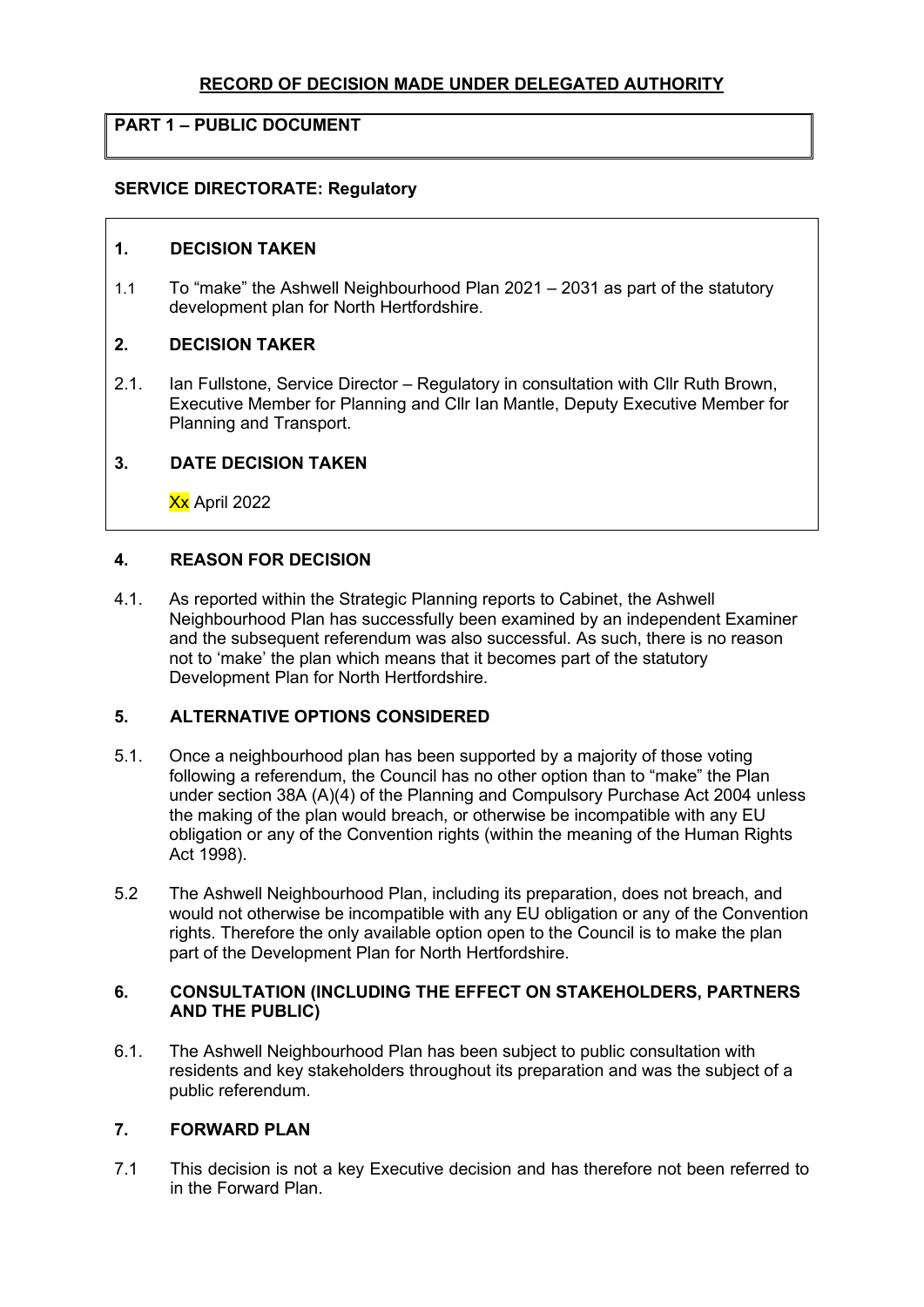# **8. BACKGROUND/ RELEVANT CONSIDERATIONS**

- 8.1 The Ashwell Neighbourhood Plan was submitted to the Council for examination in February 2021 and was subsequently publicised for comments for 6 weeks between March and April 2021. An independent examiner, Andrew Ashcroft was appointed by the Council in consultation with Ashwell Parish Council to undertake the independent examination of the neighbourhood plan. The examiner did not consider that a public hearing was necessary for this neighbourhood plan but issued a clarification note with questions for both the Parish and the District Councils.
- 8.2 After receiving the additional information from both the Parish and District Councils, the examiner issued his report which concluded that subject to making some minor modifications, the neighbourhood plan met the "basic conditions" and should proceed to a referendum.
- 8.3 The referendum took place on 3 March 2021. The residents of the Ashwell neighbourhood planning area voted in favour of the area's neighbourhood plan. In total, 364 people voted "yes" and 24 people voted "no". There were no rejected ballot papers. The turnout was 25% of the electorate. 93.8% of those voting voted in favour of the neighbourhood plan.
- 8.4 Once a neighbourhood plan has successfully passed all of the stages of preparation, including the Examination and the Referendum, it is "made" by the local planning authority. Delegated authority to "make" the neighbourhood plan following a successful referendum was granted by Cabinet on 11 June 2018 to the Service Director – Regulatory in consultation with the Executive Member for Planning and Transport. Once the neighbourhood plan is "made" it forms part of the statutory Development Plan when considering development proposals in the designated neighbourhood planning area of Ashwell.

## **9. LEGAL IMPLICATIONS**

- 9.1. Delegated authority to "make" a neighbourhood plan following a successful referendum was granted by Cabinet on 31 July 2018 to the Service Director – Regulatory in consultation with the Executive Member for Planning and Transport.
- 9.2. Section 38A(4)(a) of the Planning and Compulsory Purchase Act 2004 requires the Council to "make" the Neighbourhood Plan as soon as reasonably practicable if more than half of those voting in the referendum have voted in favour of the proposal. The Council is content that the Ashwell Neighbourhood Plan meets the specified basic conditions, does not breach the European Convention on Human Rights and is not incompatible with EU obligations arising from the Habitats Regulations Assessments and other directives.
- 9.3. Sections 38A (9) and (10) of the Planning and Compulsory Purchase Act 2004 requires the Council to publicise their decision (the "decision statement") and reason for the decision and details of where and when it can be inspected. A copy of the decision statement should be sent to the Parish Council (as the qualifying body that initiated the process) and to any person who asked to be notified of the decision.

# **10. FINANCIAL IMPLICATIONS**

10.1 There are no direct financial implications arising from the decision to "make" the Ashwell Neighbourhood Plan 2021 – 2031 as part of the statutory development plan for North Hertfordshire.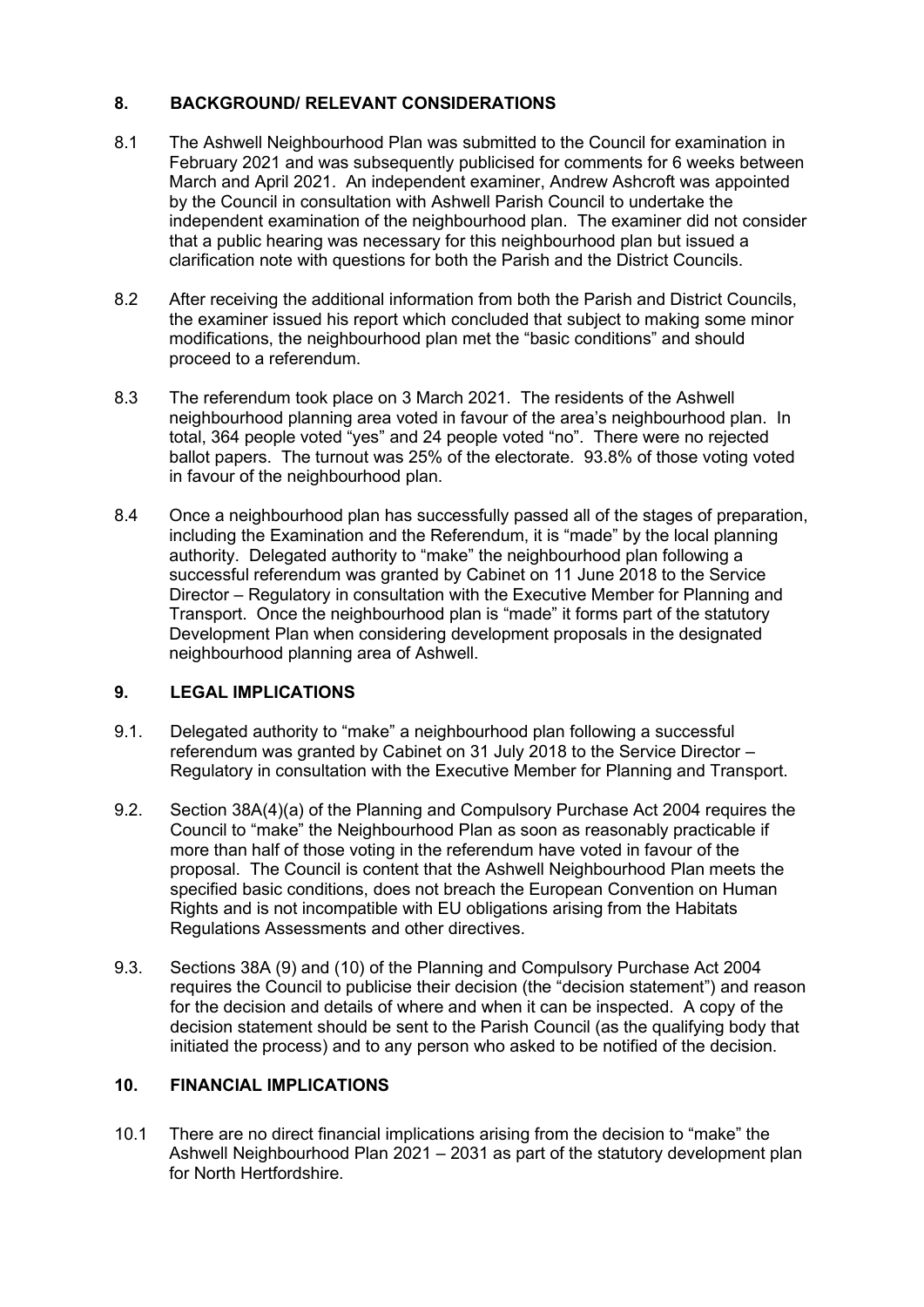- 10.2 The Ministry of Housing, Communities and Local Government (MHCLG) allocated [funding](https://assets.publishing.service.gov.uk/government/uploads/system/uploads/attachment_data/file/997813/Chief_Planners_Letter_Neighbourhood_Planning_Grant_2021-22.pdf) until March 2022 to assist local planning authorities to meet the legislative duties in relation to neighbourhood plans. Local authorities are eligible to apply for this funding once a date has been set for the referendum. A claim will be submitted in the current claim period to the Department for Levelling Up, Housing and Communties (DLUHC) for £20,000 in respect of the Ashwell Neighbourhood Plan. This claim will be subject to ministerial approval with a decision expected shortly. This will be used to cover the costs of the Inspector, undertaking the referendum and officer time.
- 10.3 There have been no announcements from the DLUHC in respect of funding for local planning authorities to support neighbourhood planning after April 2022, as such any unspent grant is placed in a reserve to cover on-going costs associated with neighbourhood planning.

## **11. RISK IMPLICATIONS**

11.1 There are no direct risk implications from this report.

## **12. EQUALITIES IMPLICATIONS**

- 12.1 In line with the Public Sector Equality Duty, public bodies must, in the exercise of their functions, give due regard to the need to eliminate discrimination, harassment, victimisation, to advance equality of opportunity and foster good relations between those who share a protected characteristic and those who do not.
- 12.2 There are not considered to be any direct equality issues arising from this report. Future individual schemes or considerations may well be subject to appropriate review to ensure they comply with latest equality legislative need. Any risks and opportunities identified will also be subject to assessment for impact on those that share a protected characteristic.

## **12. SOCIAL VALUE IMPLICATIONS**

12.1 As the recommendations made in this report do not constitute a public service contract, the measurement of "social value" as required by the Public Services (Social Value) Act 2012 need not be applied, although equalities implications and opportunities are identified in the relevant section at paragraph 13.

## **13. HUMAN RESOURCE IMPLICATIONS**

13.1 None.

## **14. ENVIRONMENTAL IMPLICATIONS**

- 14.1 There are no known environmental impacts or requirements that apply to this report.
- 14.2 The Council, as "responsible authority", determines if the neighbourhood plan is likely to have significant environmental effects. It was determined, in a Screening Determination, dated June 2020 that the neighbourhood plan would not require a Strategic Environmental Assessment.

## **15. BACKGROUND PAPERS**

- 15.1 Cabinet Report March 2014 Ashwell Neighbourhood Planning Area [\(Minute 127\)](https://democracy.north-herts.gov.uk/CeListDocuments.aspx?CommitteeId=133&MeetingId=281&DF=25%2f03%2f2014&Ver=2)
- 15.2. Cabinet Report June 2021 Strategic Planning Report [\(Minute 9\)](https://democracy.north-herts.gov.uk/documents/g2594/Public%20reports%20pack%2029th-Jun-2021%2019.30%20Cabinet.pdf?T=10)
- 15.3 [Ashwell Neighbourhood Plan](https://www.north-herts.gov.uk/approved-neighbourhood-areas-ashwell)